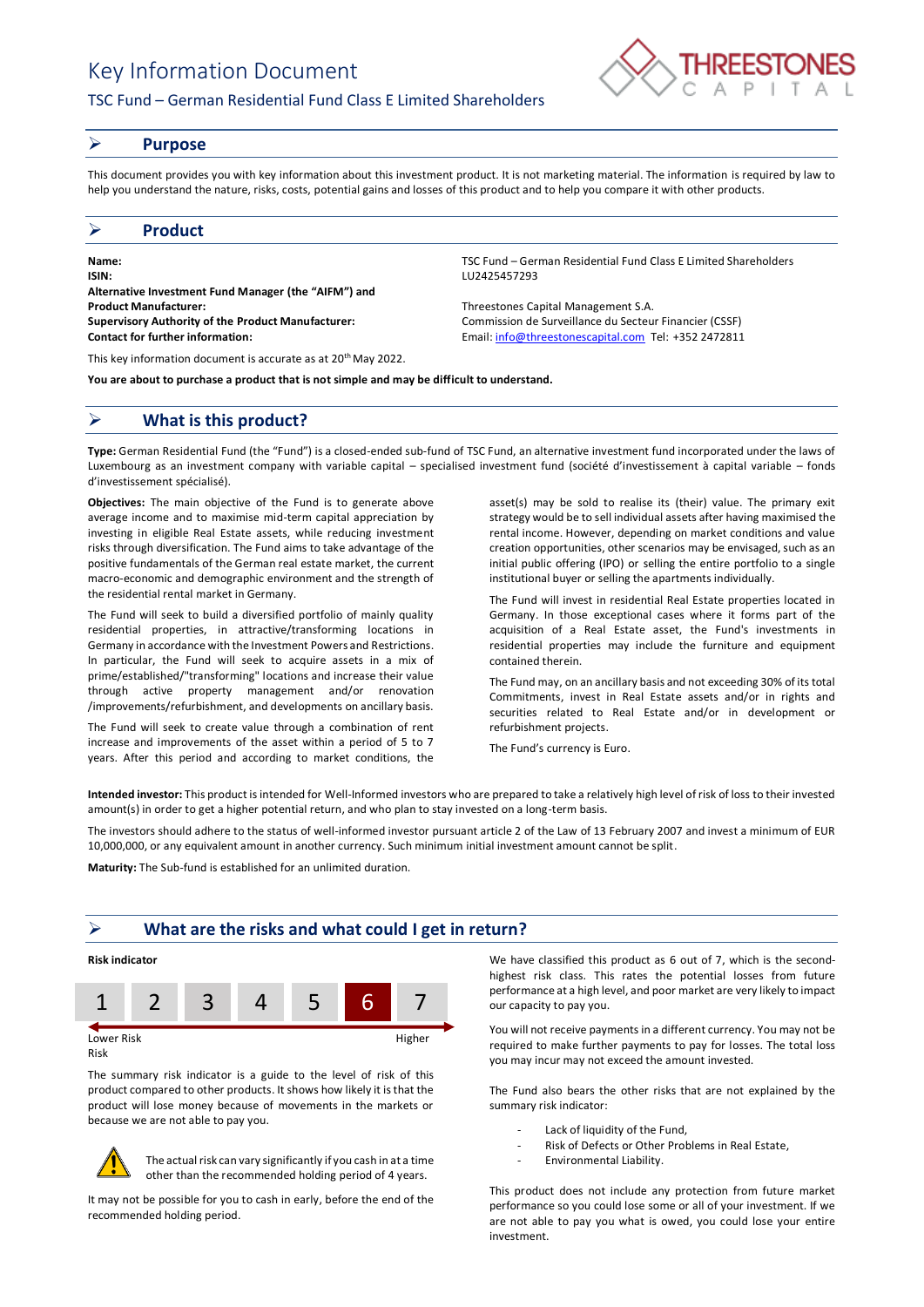# Key Information Document



# TSC Fund – German Residential Fund Class E Limited Shareholders

#### **Performance scenarios**

Market developments in the future cannot be accurately predicted. The scenarios shown are only an indication of some of the possible outcomes based on recent returns. Actual returns could be lower.

| Investment of EUR10,000 |                                     | If you cash in after 1<br>year | If you cash in after 2<br>years | If you cash in after 4<br><b>Vears</b> (recommended holding<br>period) |
|-------------------------|-------------------------------------|--------------------------------|---------------------------------|------------------------------------------------------------------------|
| <b>Stress scenario</b>  | What you might get back after costs | EUR 9,266.25                   | EUR 9,375.73                    | EUR 9,160.29                                                           |
|                         | Average return each year            | $-7.34%$                       | $-3.17%$                        | $-2.17%$                                                               |
| Unfavorable scenario    | What you might get back after costs | EUR 9,351.30                   | EUR 9,535.19                    | EUR 9,822.25                                                           |
|                         | Average return each year            | $-6.49%$                       | $-2.35%$                        | $-0.45%$                                                               |
| Moderate scenario       | What you might get back after costs | EUR 9.861.60                   | EUR 10,683.94                   | EUR 12,192.36                                                          |
|                         | Average return each year            | $-1.38\%$                      | 3.36%                           | 5.08%                                                                  |
| Favorable scenario      | What you might get back after costs | EUR 9,996.65                   | EUR 11,501.02                   | EUR 14,353.15                                                          |
|                         | Average return each year            | $-0.03%$                       | 7.24%                           | 9.46%                                                                  |

This table shows the money you could get back over the next 4 years, under different scenarios, assuming that you invest EUR10,000. The scenarios shown illustrate how your investment could perform. You can compare them with the scenarios of other products.

The scenarios presented are an estimate of future performance based on evidence from the past on how the value of this investment varies, and are not an exact indicator. What you get will vary depending on how the market performs and how long you keep the investment/product.

This product cannot be easily cashed in. This means it is difficult to estimate how much you would get back if you cash in before the end of the recommended holding period. You will either be unable to cash in early or you will have to pay high costs or make a large loss if you do so.

The figures shown include all the costs of the product itself, but may not include all the costs that you pay to your advisor or distributor. The figures do not take into account your personal tax situation, which may also affect how much you get back.

# ➢ **What happens if German Residential Fund is unable to pay out?**

The investor may face a financial loss due to the default of the Fund. This loss is not covered by an investor compensation or guarantee scheme.

Upon the dissolution of the Fund in the context of insolvency proceedings, the assets of the Fund will be liquidated in an orderly manner and all investments or the proceeds from the disposal or liquidation of investments will be distributed to the Limited Shareholders in compliance with the distribution policy.

# ➢ **What are the costs?**

The Reduction in Yield (RIY) shows what impact the total costs you pay will have on the investment return you might get. The total costs take into account one-off, ongoing and incidental costs

The amounts shown here are the cumulative costs of the product itself, for three different holding periods. They include potential early exit penalties. The figures assume you invest EUR10,000. The figures are estimates and may change in the future.

### **Costs over time**

The person selling you or advising you about this product may charge you other costs. If so, this person will provide you with information about these costs and show you the impact that all costs will have on your investment over time.

| Investment of EUR10,000         | If you cash in after 1 year | If you cash in after 2 years | If you cash in after 4 years<br>(recommended holding period) |
|---------------------------------|-----------------------------|------------------------------|--------------------------------------------------------------|
| Total costs                     | EUR 968.40                  | EUR 1,625.79                 | EUR 2.818.59                                                 |
| <b>RIY (Reduction in Yield)</b> | 9.09%                       | 7.04%                        | 5.16%                                                        |